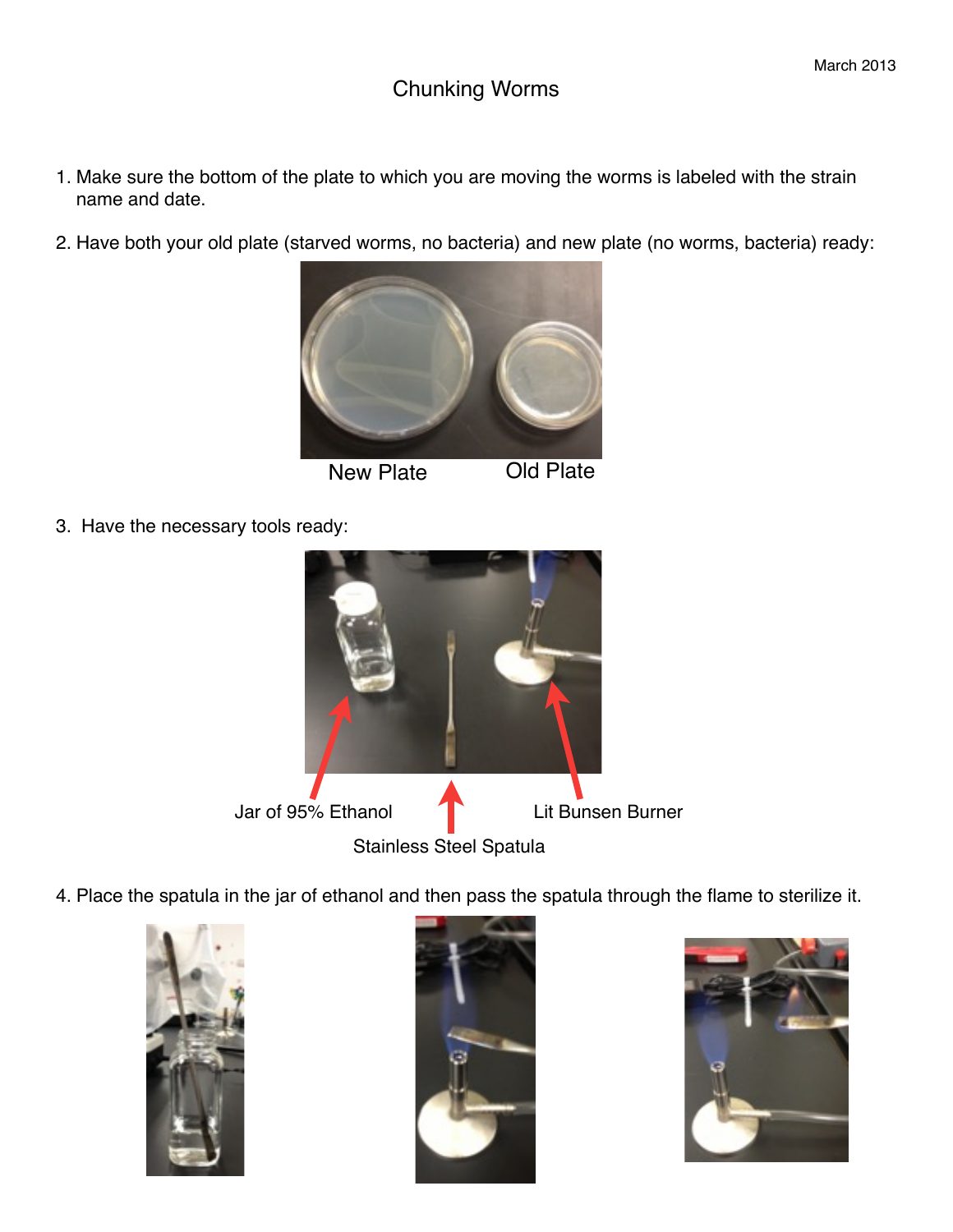5. After the flame has extinguished from the spatula, use the sterilized spatula to cut through the agar in the center of the plate and cut out a  $\sim$ 1 cm<sup>2</sup> area:



Making the first cut  $A \sim 1$  cm  $^2$  area



6. Remove the cut-out area using the spatula:



7. Place the agar chunk from the old plate **worm-side down** at the edge of the bacterial lawn on the new plate: